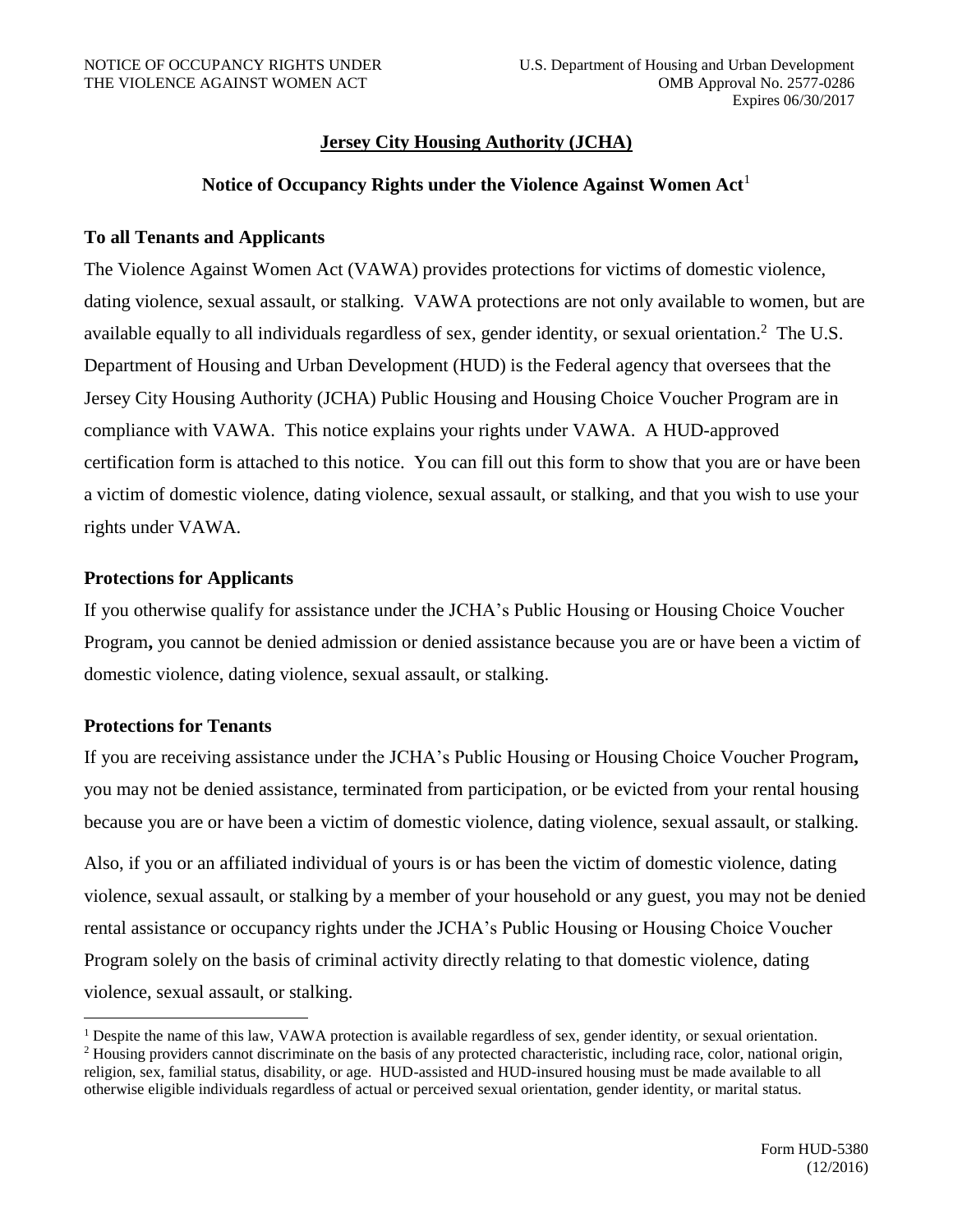Affiliated individual means your spouse, parent, brother, sister, or child, or a person to whom you stand in the place of a parent or guardian (for example, the affiliated individual is in your care, custody, or control); or any individual, tenant, or lawful occupant living in your household.

#### **Removing the Abuser or Perpetrator from the Household**

The JCHA may divide (bifurcate) your lease in order to evict the individual or terminate the assistance of the individual who has engaged in criminal activity (the abuser or perpetrator) directly relating to domestic violence, dating violence, sexual assault, or stalking.

If the JCHA chooses to remove the abuser or perpetrator, the JCHA may not take away the rights of eligible tenants to the unit or otherwise punish the remaining tenants. If the evicted abuser or perpetrator was the sole tenant to have established eligibility for assistance under the program, the JCHA must allow the tenant who is or has been a victim and other household members to remain in the unit for a period of time, in order to establish eligibility under the program or under another HUD housing program covered by VAWA, or, find alternative housing.

In removing the abuser or perpetrator from the household, the JCHA must follow Federal, State, and local eviction procedures. In order to divide a lease, the JCHA may, but is not required to, ask you for documentation or certification of the incidences of domestic violence, dating violence, sexual assault, or stalking.

### **Moving to Another Unit**

Upon your request, the JCHA may permit you to move to another unit, subject to the availability of other units, and still keep your assistance. In order to approve a request, the JCHA may ask you to provide documentation that you are requesting to move because of an incidence of domestic violence, dating violence, sexual assault, or stalking. If the request is a request for emergency transfer, the housing provider may ask you to submit a written request or fill out a form where you certify that you meet the criteria for an emergency transfer under VAWA. The criteria are:

**(1) You are a victim of domestic violence, dating violence, sexual assault, or stalking.** If your housing provider does not already have documentation that you are a victim of domestic violence, dating violence, sexual assault, or stalking, your housing provider may ask you for such documentation, as described in the documentation section below.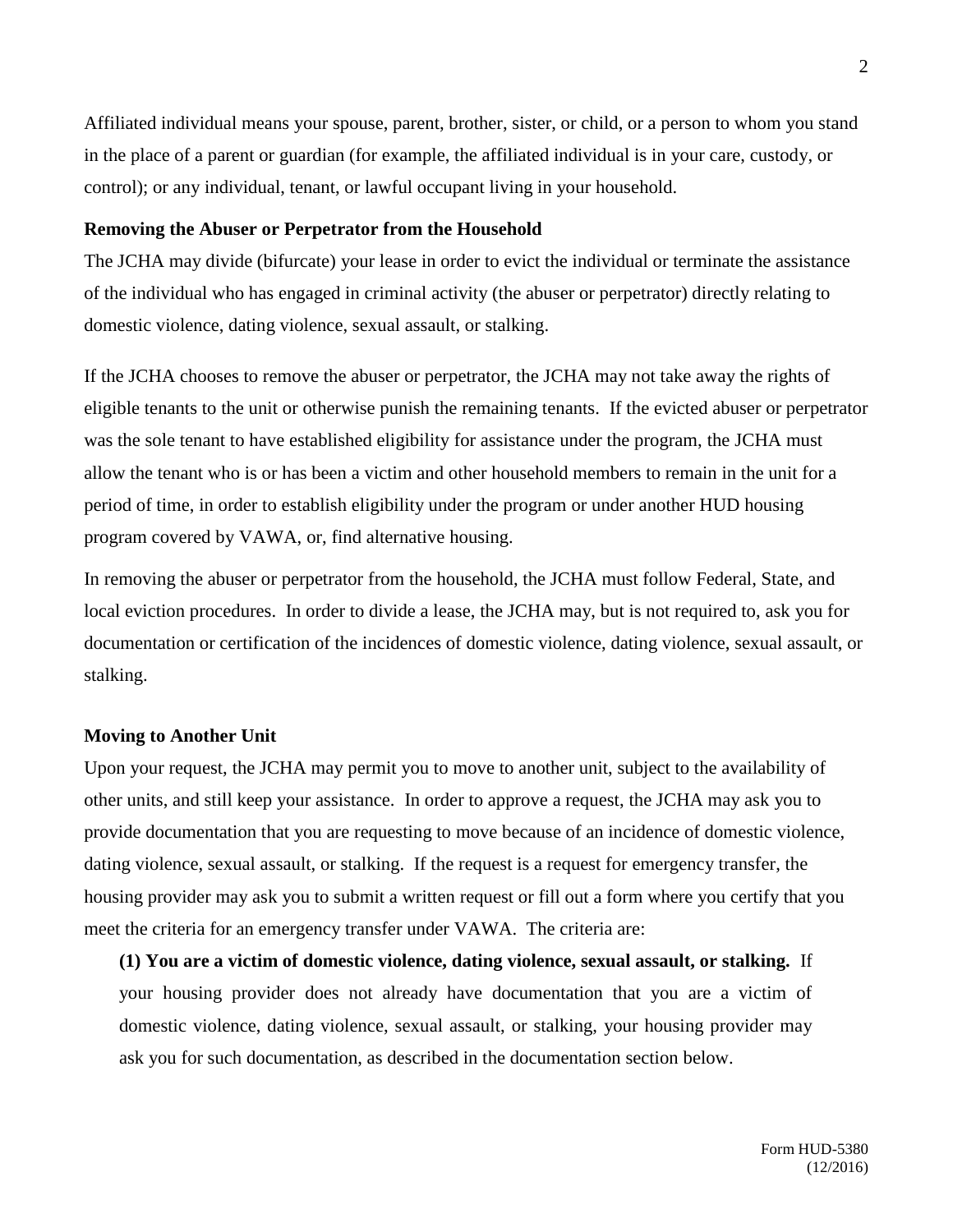- **(2) You expressly request the emergency transfer.** Your housing provider may choose to require that you submit a form, or may accept another written or oral request.
- **(3) You reasonably believe you are threatened with imminent harm from further violence if you remain in your current unit.** This means you have a reason to fear that if you do not receive a transfer you would suffer violence in the very near future.
- **OR**

**You are a victim of sexual assault and the assault occurred on the premises during the 90-calendar-day period before you request a transfer.** If you are a victim of sexual assault, then in addition to qualifying for an emergency transfer because you reasonably believe you are threatened with imminent harm from further violence if you remain in your unit, you may qualify for an emergency transfer if the sexual assault occurred on the premises of the property from which you are seeking your transfer, and that assault happened within the 90-calendar-day period before you expressly request the transfer.

The JCHA will keep confidential requests for emergency transfers by victims of domestic violence, dating violence, sexual assault, or stalking, and the location of any move by such victims and their families.

The JCHA's emergency transfer plan provides further information on emergency transfers, and the JCHA must make a copy of its emergency transfer plan available to you if you ask to see it.

# **Documenting You Are or Have Been a Victim of Domestic Violence, Dating Violence, Sexual Assault or Stalking**

The JCHA can, but is not required to, ask you to provide documentation to "certify" that you are or have been a victim of domestic violence, dating violence, sexual assault, or stalking. Such request from the JCHA must be in writing, and the JCHA must give you at least 14 business days (Saturdays, Sundays, and Federal holidays do not count) from the day you receive the request to provide the documentation. The JCHA may, but does not have to, extend the deadline for the submission of documentation upon your request.

You can provide one of the following to the JCHA as documentation. It is your choice which of the following to submit if the JCHA asks you to provide documentation that you are or have been a victim of domestic violence, dating violence, sexual assault, or stalking.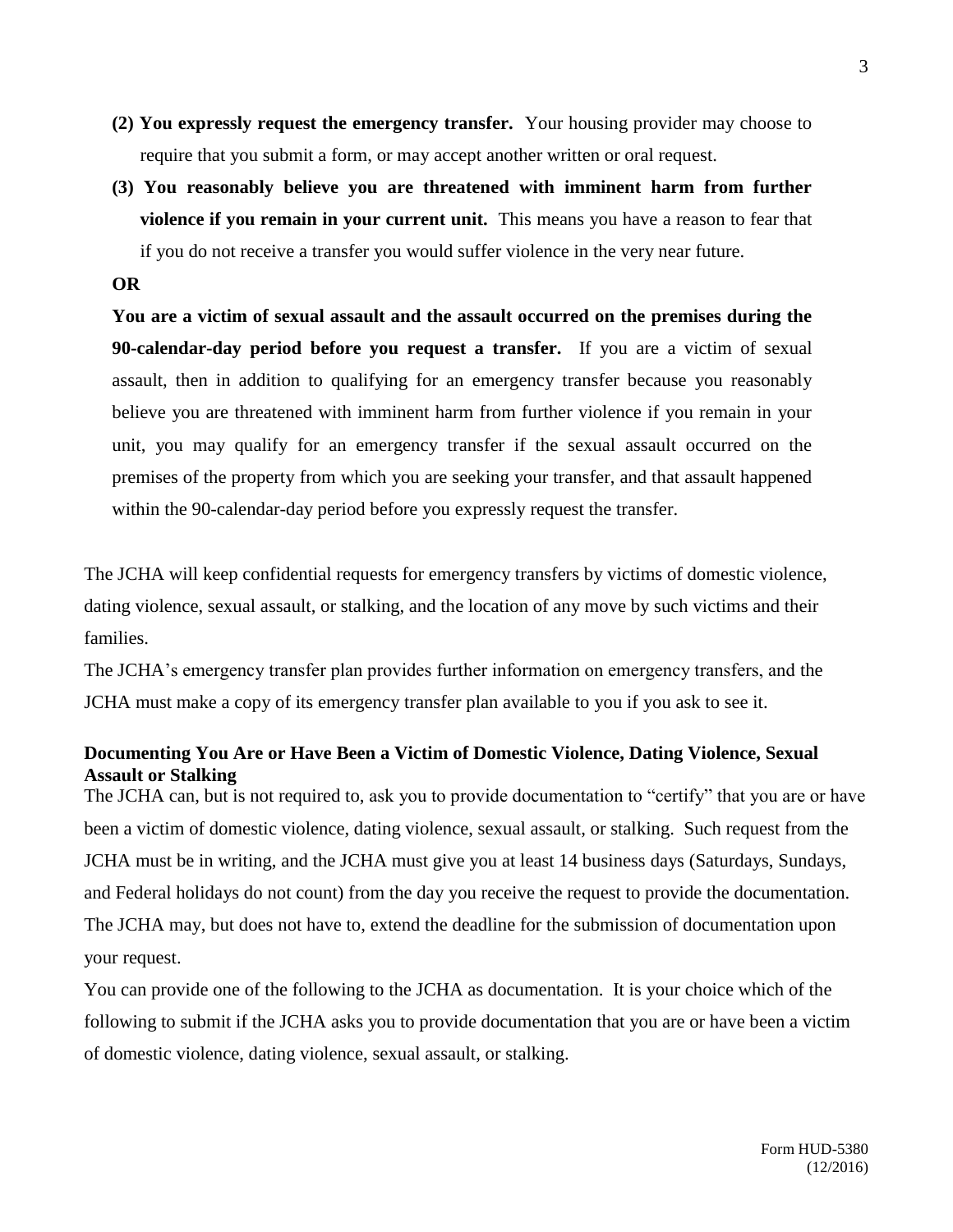- A complete HUD-approved certification form given to you by the JCHA with this notice, that documents an incident of domestic violence, dating violence, sexual assault, or stalking. The form will ask for your name, the date, time, and location of the incident of domestic violence, dating violence, sexual assault, or stalking, and a description of the incident. The certification form provides for including the name of the abuser or perpetrator if the name of the abuser or perpetrator is known and is safe to provide.
- A record of a Federal, State, tribal, territorial, or local law enforcement agency, court, or administrative agency that documents the incident of domestic violence, dating violence, sexual assault, or stalking. Examples of such records include police reports, protective orders, and restraining orders, among others.
- A statement, which you must sign, along with the signature of an employee, agent, or volunteer of a victim service provider, an attorney, a medical professional or a mental health professional (collectively, "professional") from whom you sought assistance in addressing domestic violence, dating violence, sexual assault, or stalking, or the effects of abuse, and with the professional selected by you attesting under penalty of perjury that he or she believes that the incident or incidents of domestic violence, dating violence, sexual assault, or stalking are grounds for protection.
- Any other statement or evidence that the JCHA has agreed to accept.

If you fail or refuse to provide one of these documents within the 14 business days, the JCHA does not have to provide you with the protections contained in this notice.

If the JCHA receives conflicting evidence that an incident of domestic violence, dating violence, sexual assault, or stalking has been committed (such as certification forms from two or more members of a household each claiming to be a victim and naming one or more of the other petitioning household members as the abuser or perpetrator), the JCHA has the right to request that you provide third-party documentation within thirty 30 calendar days in order to resolve the conflict. If you fail or refuse to provide third-party documentation where there is conflicting evidence, the JCHA does not have to provide you with the protections contained in this notice.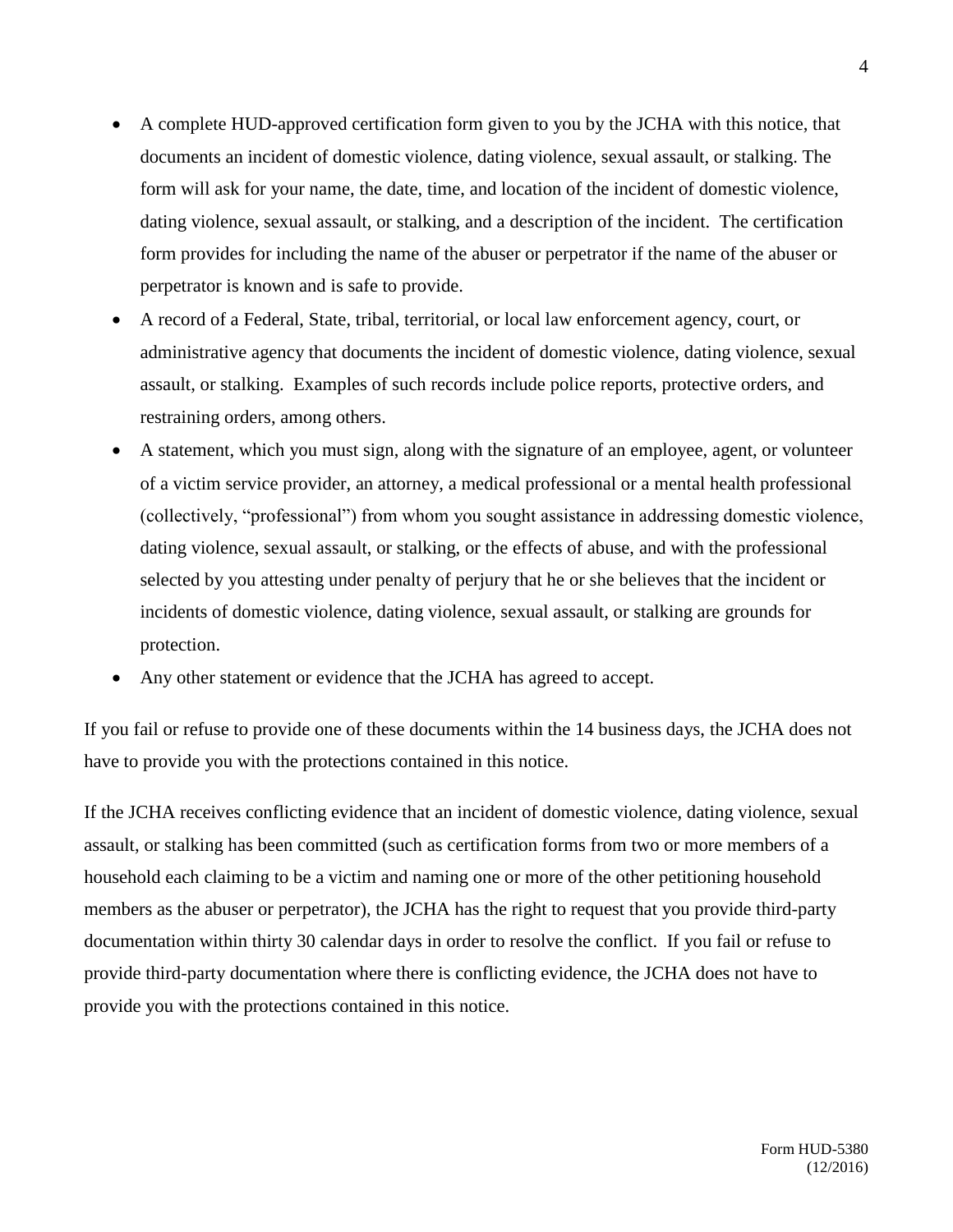# **Confidentiality**

The JCHA must keep confidential any information you provide related to the exercise of your rights under VAWA, including the fact that you are exercising your rights under VAWA.

The JCHA must not allow any individual administering assistance or other services on behalf of the JCHA (for example, employees and contractors) to have access to confidential information unless for reasons that specifically call for these individuals to have access to this information under applicable Federal, State, or local law.

The JCHA must not enter your information into any shared database or disclose your information to any other entity or individual. The JCHA, however, may disclose the information provided if:

- You give written permission to the JCHA to release the information on a time limited basis.
- The JCHA needs to use the information in an eviction or termination proceeding, such as to evict your abuser or perpetrator or terminate your abuser or perpetrator from assistance under this program.
- A law requires the JCHA or your landlord to release the information.

VAWA does not limit the JCHA's duty to honor court orders about access to or control of the property. This includes orders issued to protect a victim and orders dividing property among household members in cases where a family breaks up.

# **Reasons a Tenant Eligible for Occupancy Rights under VAWA May Be Evicted or Assistance May Be Terminated**

You can be evicted and your assistance can be terminated for serious or repeated lease violations that are not related to domestic violence, dating violence, sexual assault, or stalking committed against you. However, the JCHA cannot hold tenants who have been victims of domestic violence, dating violence, sexual assault, or stalking to a more demanding set of rules than it applies to tenants who have not been victims of domestic violence, dating violence, sexual assault, or stalking.

The protections described in this notice might not apply, and you could be evicted and your assistance terminated, if the JCHA can demonstrate that not evicting you or terminating your assistance would present a real physical danger that:

- 1) Would occur within an immediate time frame, and
- 2) Could result in death or serious bodily harm to other tenants or those who work on the property.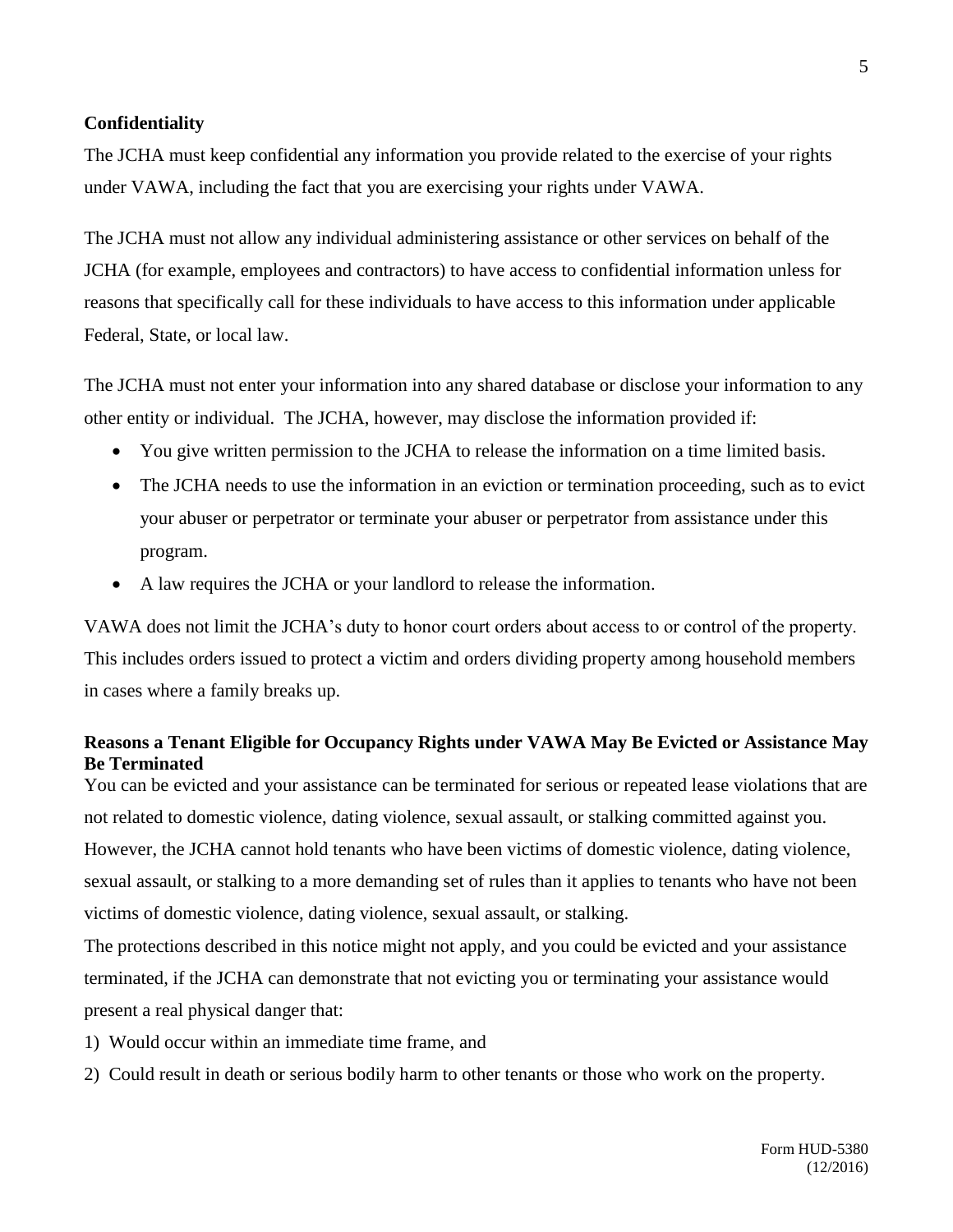If the JCHA can demonstrate the above, the JCHA should only terminate your assistance or evict you if there are no other actions that could be taken to reduce or eliminate the threat.

## **Other Laws**

VAWA does not replace any Federal, State, or local law that provides greater protection for victims of domestic violence, dating violence, sexual assault, or stalking. You may be entitled to additional housing protections for victims of domestic violence, dating violence, sexual assault, or stalking under other Federal laws, as well as under State and local laws.

### **Non-Compliance with The Requirements of This Notice**

Remedies available under VAWA include the traditional grievance process with the Office of Public and Indian Housing as well as the discrimination complaint filing process with the Office of Fair Housing and Equal Opportunity. If a VAWA victim believes to have suffered discrimination, then such person may send a completed complaint form to [ComplaintsOffice02@hud.gov](mailto:ComplaintsOffice02@hud.gov) or via fax to (202) 485-5737.

# **For Additional Information**

You may view a copy of HUD's final VAWA rule at [HUD Final Rule Federal Register 11-16-2016.](../../../AppData/Local/Microsoft/Windows/INetCache/AppData/Local/AppData/Local/Microsoft/Windows/AppData/Local/Microsoft/Windows/INetCache/Content.Outlook/CY3W1O2P/HUD%20Final%20Rule%20Federal%20Register%2011-16-2016) Additionally, the JCHA must make a copy of HUD's VAWA regulations available to you if you ask to see them.

For questions regarding VAWA, please contact JCHA legal in-house staff at 201-706-4660. For help regarding an abusive relationship, you may call the National Domestic Violence Hotline at 1- 800-799-7233 or, for persons with hearing impairments, call 1-800-787-3224 (TTY) or the National Domestic Violence Videophone for Deaf survivors at 1-855-812-1001 or via texting LOVEIS to 22522. You may also contact WomenRising, Hudson County's designated domestic violence agency at 1-201- 333-5700 (24-hour hotline), [www.womenrising.org](http://www.womenrising.org/), or Info@womenrising.org; call the State of NJ 24 hour hotline at 1-800-572-SAFE (7233); or visit [https://www.njsp.org/division/operations/domestic](https://www.njsp.org/division/operations/domestic-violence-info.shtml)[violence-info.shtml](https://www.njsp.org/division/operations/domestic-violence-info.shtml) .

For tenants who are or have been victims of stalking seeking help may visit the National Center for Victims of Crime's Stalking Resource Center at https://www.victimsofcrime.org/our-programs/stalkingresource-center.